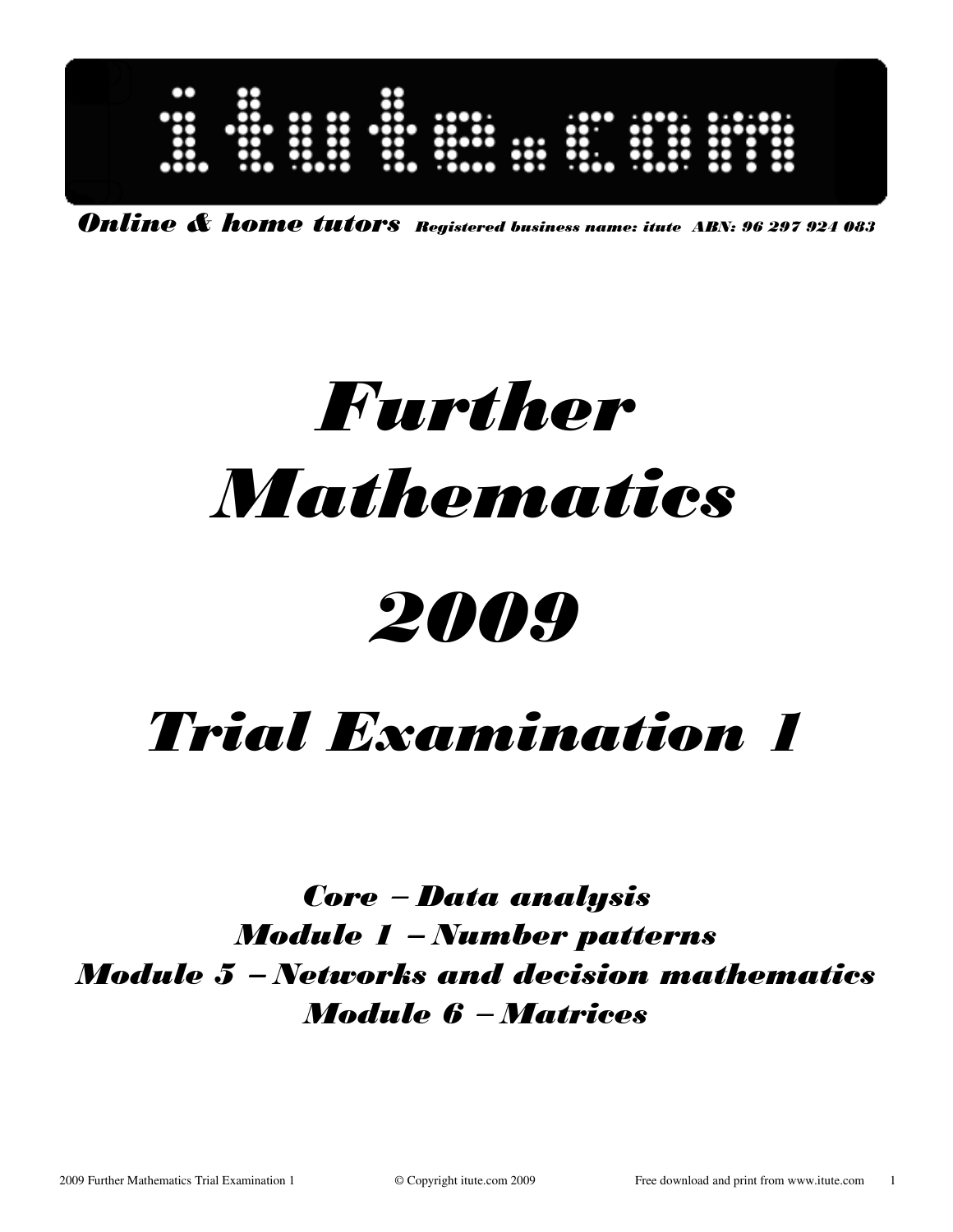# **SECTION A Instructions**

Answer **all** questions A correct answer scores 1, an incorrect answer scores 0. Marks will **not** be deducted for incorrect answers. **No** marks will be given if **more than one** answer is completed for any question.

#### **Core** − **Data analysis**

#### *The following information relates to Questions 1, 2, 3 and 4*

The heights (nearest cm) of 74 male and female students are grouped according to gender and shown in the following back-to-back ordered stemplot below.

| 4 3                          |    | $14$   0 3 3               |
|------------------------------|----|----------------------------|
|                              |    | 8 8 6 14 5 5 7 8 9         |
|                              |    | 4 4 2 2   15   1 1 1 3 4 4 |
| 8 8 7 5 5   15   6 6 6 7 8   |    |                            |
| 4 3 3 2 2 0   16   2 3 4 4 4 |    |                            |
| 9 8 7 7 7 5 5   16   5 8 9   |    |                            |
| 4 4 4 3 2 1 1   17   3 3 4   |    |                            |
| 9 7 6 6 5   17   6 8         |    |                            |
| 2 0 0                        | 18 |                            |
|                              |    |                            |

#### **Question 1**

The modal height interval for the 74 students is

- **A.** 150 154
- **B.** 155 158
- **C.** 160 164
- **D.** 165 169
- **E.** 171 174

#### **Question 2**

The mean height of female students is closest to 164 cm, the mean height of male students is closest to

- **A.** 157 cm
- **B.** 158 cm
- **C.** 160 cm
- **D.** 161 cm
- **E.** 163 cm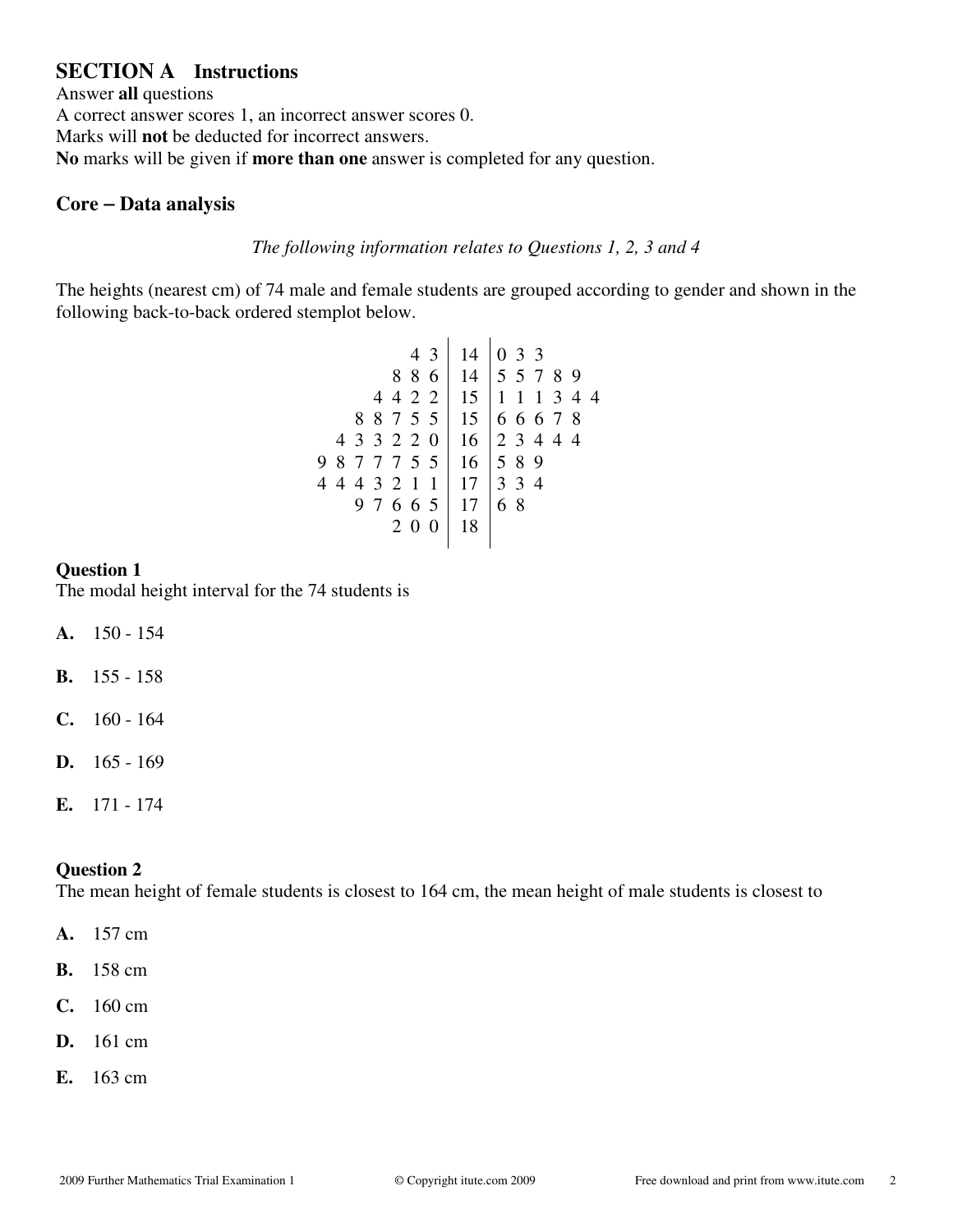The mean height of the 74 students is closest to

- **A.** 157 cm
- **B.** 158 cm
- **C.** 160 cm
- **D.** 161 cm
- **E.** 163 cm

#### **Question 4**

Select the best statement about the back to back ordered stemplot.

- **A.** It has 2 numerical variables.
- **B.** It has a numerical variable and a categorical variable.
- **C.** It has 2 numerical variables and a categorical variable.
- **D.** It is a set of univariate data.
- **E.** It shows the strength of the relationship between the 2 numerical variables.

#### *The following information relates to Questions 5 and 6*

The lengths of 323 fish in a pond were recorded and the resulting data is summarized in the boxplot below.



#### **Question 5**

Which one of the following statements is true?

- **A.** The number of fish in the interval 15-23mm is greater than the number of fish in the interval 35-52mm.
- **B.** The number of fish in the interval 15-23mm is less than the number of fish in the interval 35-52mm.
- **C.** The number of fish in the interval 23-30mm is greater than the number of fish in the interval 30-35mm.
- **D.** The number of fish in the interval 23-30mm is less than the number of fish in the interval 30-35mm.
- **E.** The range of the distribution is 37mm.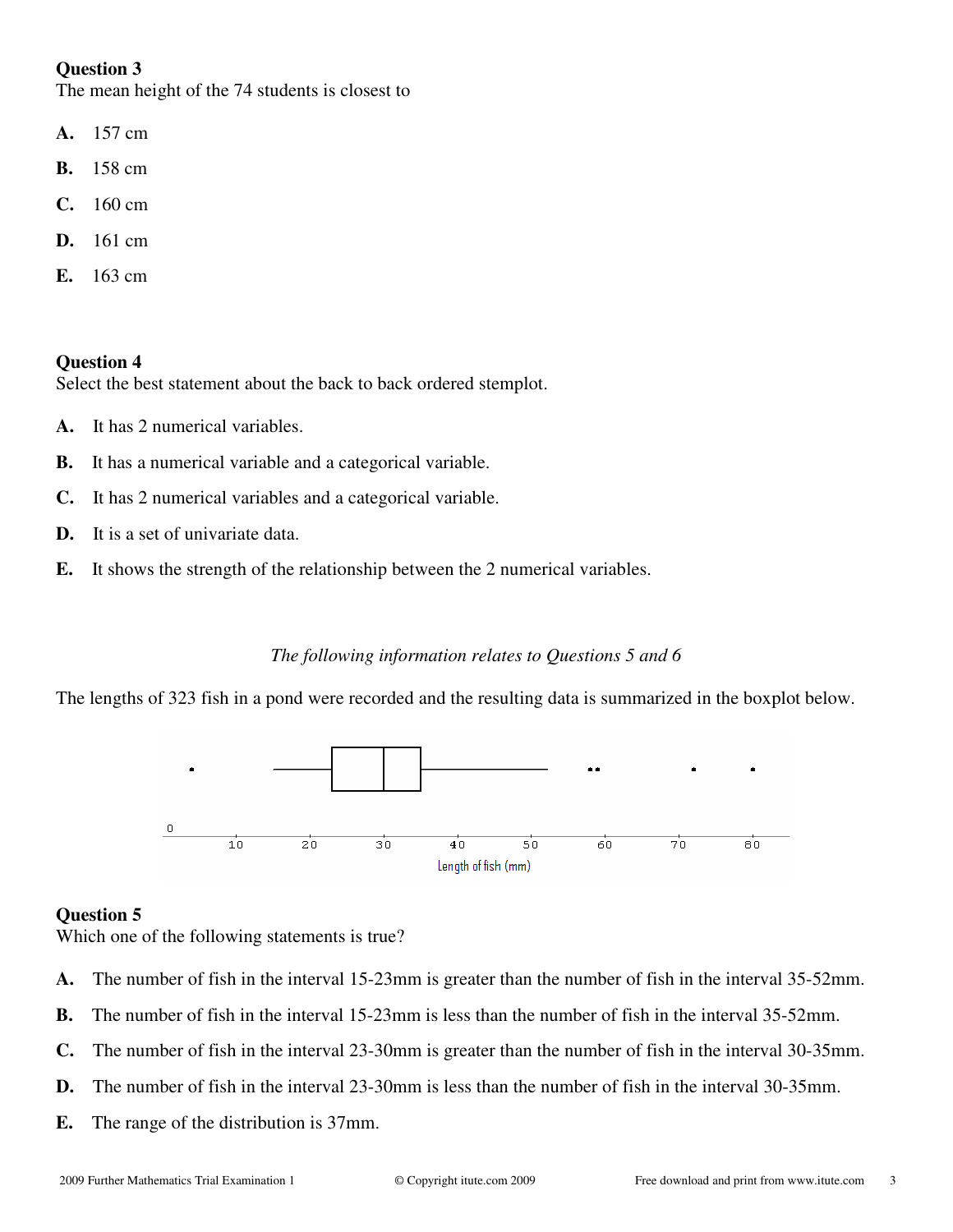The percentage of fish greater than 35mm considered as outliers of the distribution is closest to

- **A.** 1%
- **B.** 2%
- **C.** 3.5%
- **D.** 5%
- **E.** 6%

#### *The following information relates to Questions 7 and 8*

The weight *w* (grams) distribution of oranges from an orchard in Victoria is bell shape and can be modelled by the normal distribution shown below.



#### **Question 7**

The percentage of oranges between 200 grams and 400 grams in weight is closest to

- **A.** 72%
- **B.** 76%
- **C.** 80%
- **D.** 84%
- **E.** 89%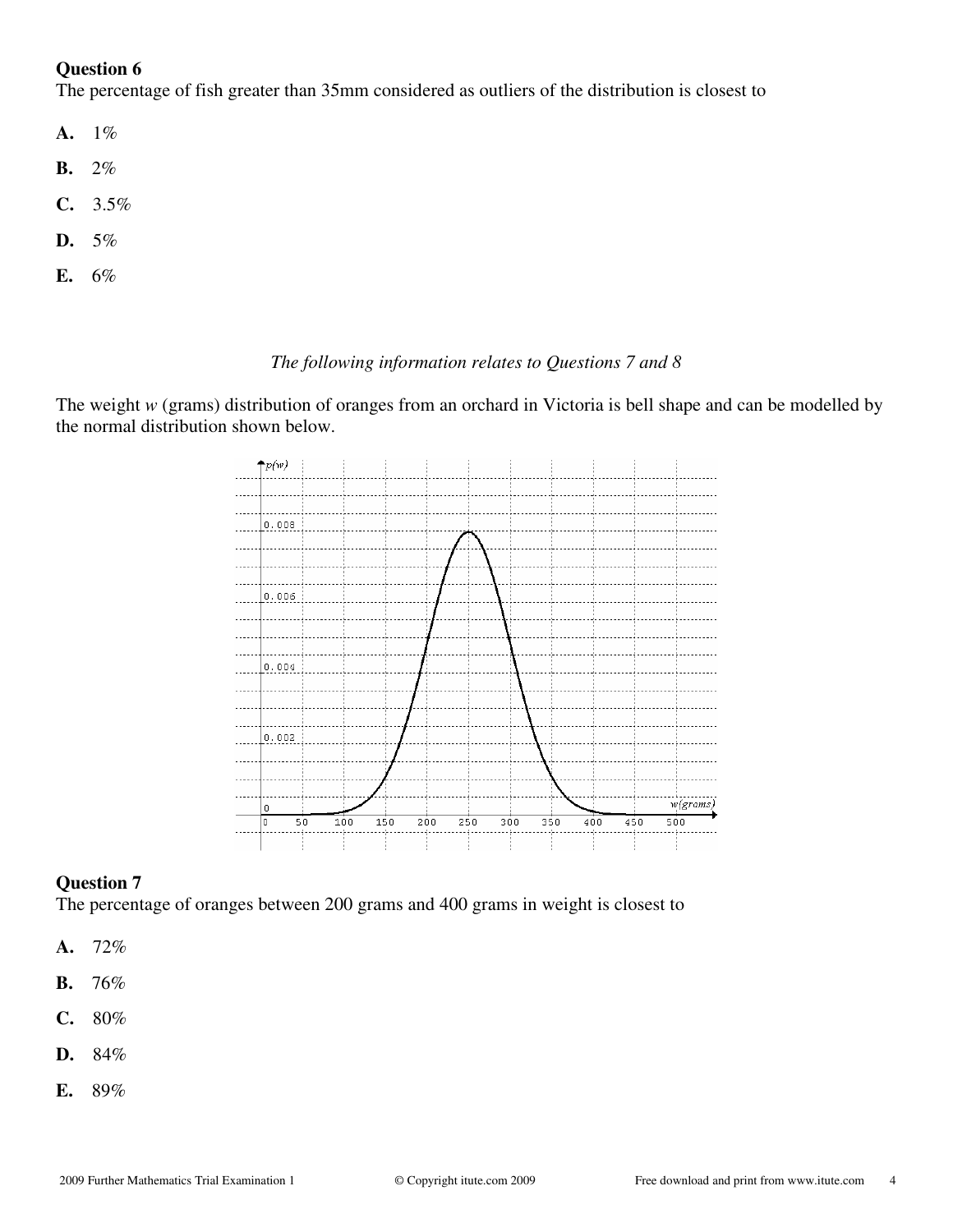The standard *z* score of  $w = 105$  grams is closest to

- **A.** −1
- **B.** −2
- **C.** −3
- **D.** 1
- **E.** 2

#### *The following scatterplot relates to Questions 9 and 10*

The least squares regression line with  $r = 0.80$  for a scatterplot of log y against *x* is shown below.



#### **Question 9**

The value of  $\frac{S_{(\log y)}}{y}$ *x y s*  $\frac{S_{(\log y)}}{\log y}$  is closest to

- **A.** 1.5
- **B.** 1.7
- **C.** 1.8
- **D.** 1.9
- **E.** 2.1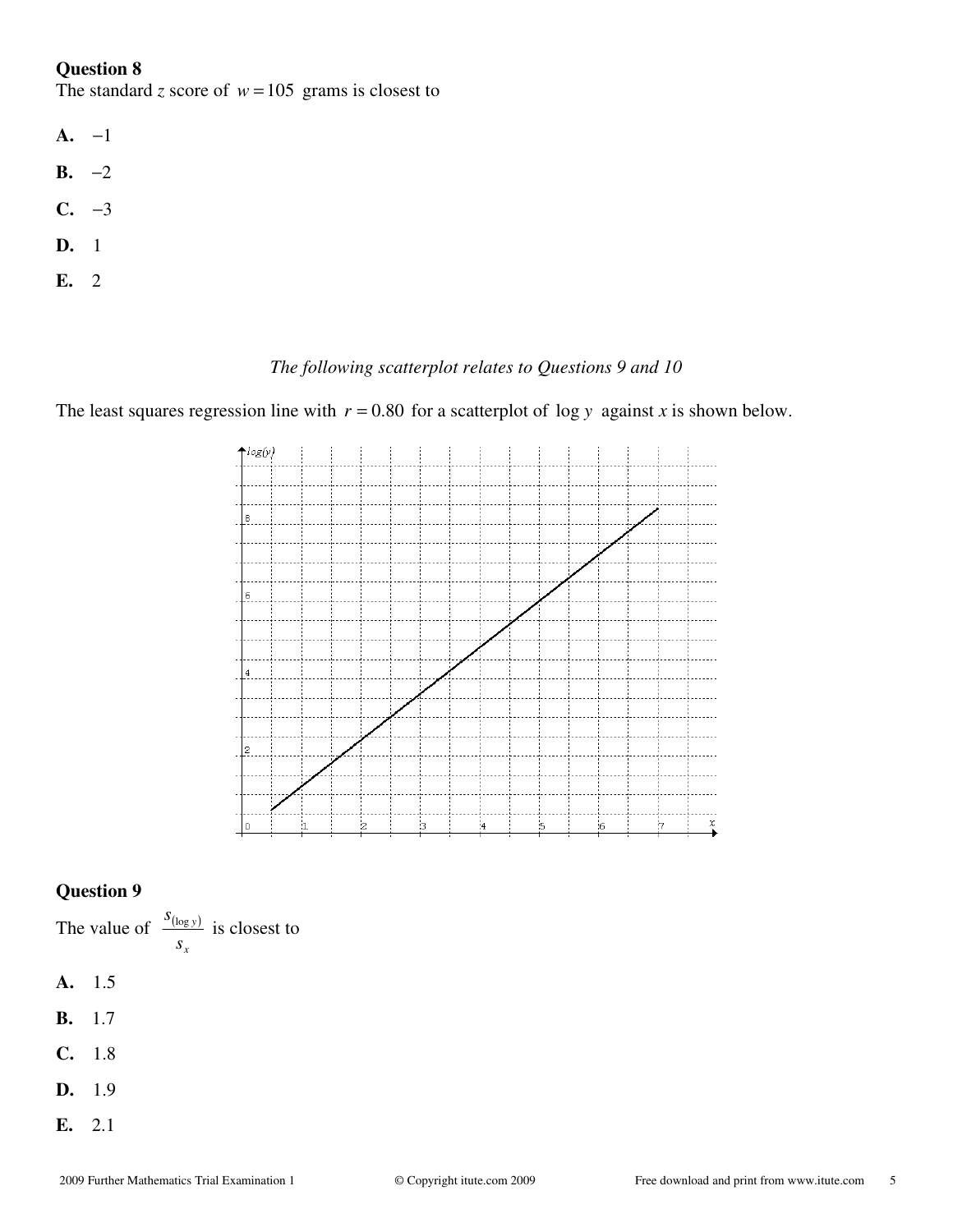The most likely scatterplot of *y* versus *x* is

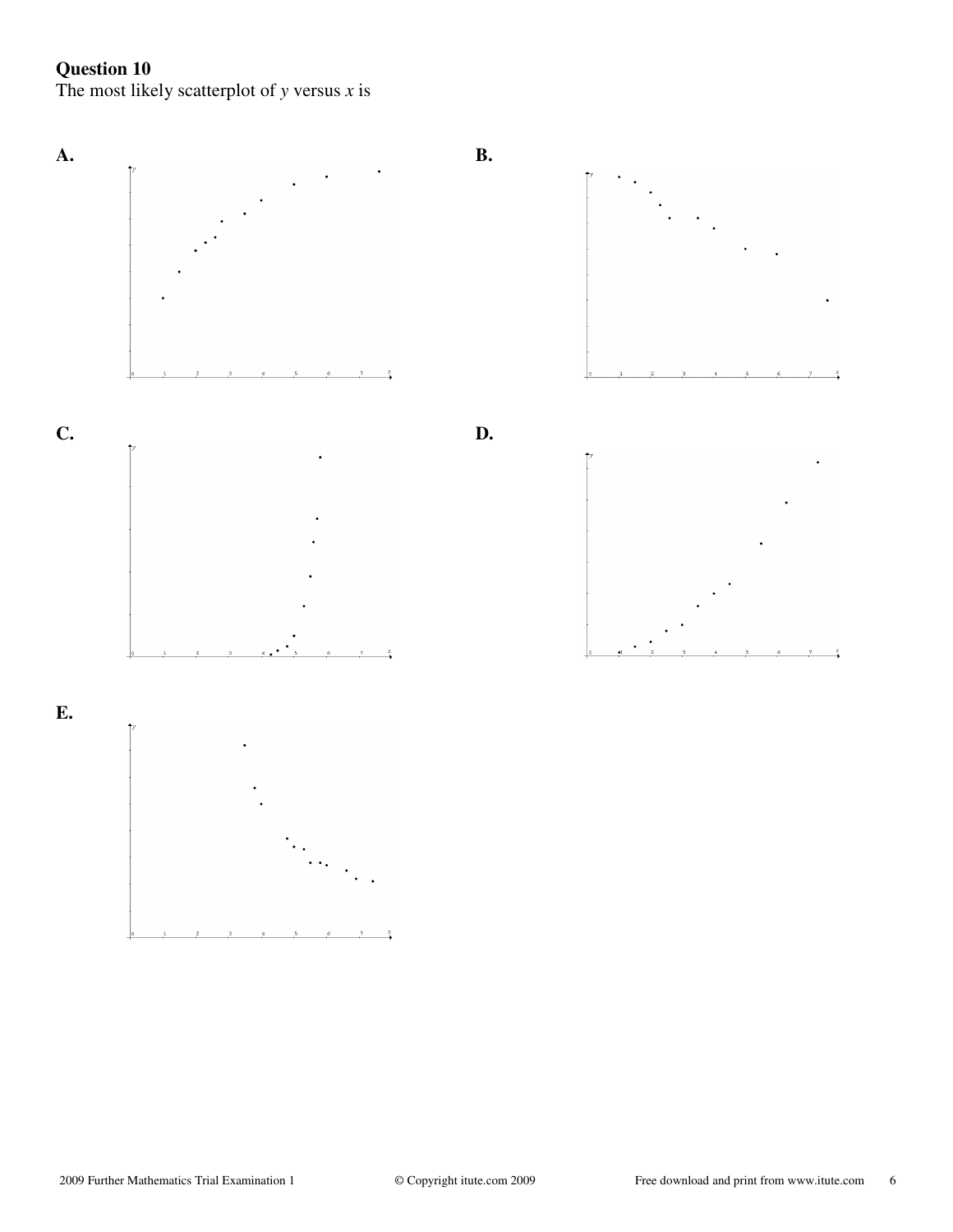

The **sum** of annual average temperature deviations for the years 1978 to 1983 is closest to

- **A.** 0.20
- **B.** 0.32
- **C.** 0.40
- **D.** 0.58
- **E.** 0.70

#### **Question 12**

The trend line for *five year average*, A, from 1978 (taken as  $t = 0$  year) to 2006 is best modelled by

- **A.**  $A = 0.0186t 36.83$
- **B.**  $A = 0.186t 372.64$
- **C.**  $A = 0.186t + 0.37$
- **D.**  $A = 0.186t 0.04$
- **E.**  $A = 0.0186t 0.04$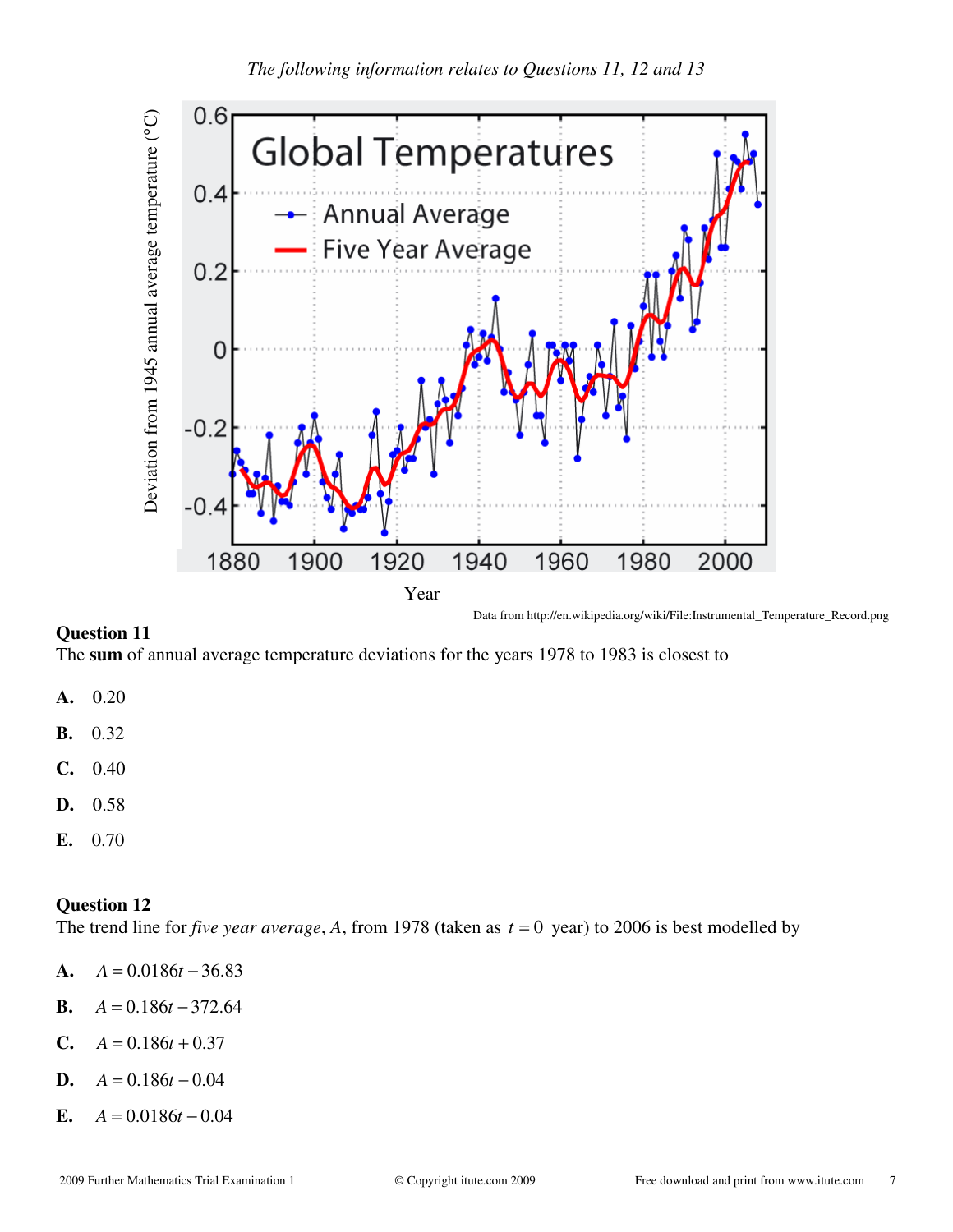The correct trend line is used to construct a residual plot. The residual plot contains

- **A.** points randomly scattered above and below zero
- **B.** points in an increasing trend
- **C.** points in a decreasing trend
- **D.** points in some sort of pattern
- **E.** points with no correlation

# **SECTION B Instructions**

Answer **all** questions A correct answer scores 1, an incorrect answer scores 0. Marks will **not** be deducted for incorrect answers. **No** marks will be given if **more than one** answer is completed for any question.

# **Module 1: Number patterns**

#### **Question 1**

Among the following 4 series,  $2 + 2.6 + 3.9 + 5.2 + ...$ ,  $2 - 2.6 + 3.9 - 5.2 + ...$ ,  $2 + 2.4 + 3.6 + 4.8 + ...$  $2 - 2.4 + 3.6 - 4.8 + \dots$ , the number of geometric series is

- **A.** 4 **B.** 3
- **C.** 2
- **D.** 1
- **E.** 0

#### **Question 2**

An arithmetic sequence has 108 terms. The last two terms are 67 and 71.5. The sum of the middle 54 terms is

- **A.** −9139.5
- **B.** 9139.5
- **C.** −16861.5
- **D.** 16861.5
- **E.** −18279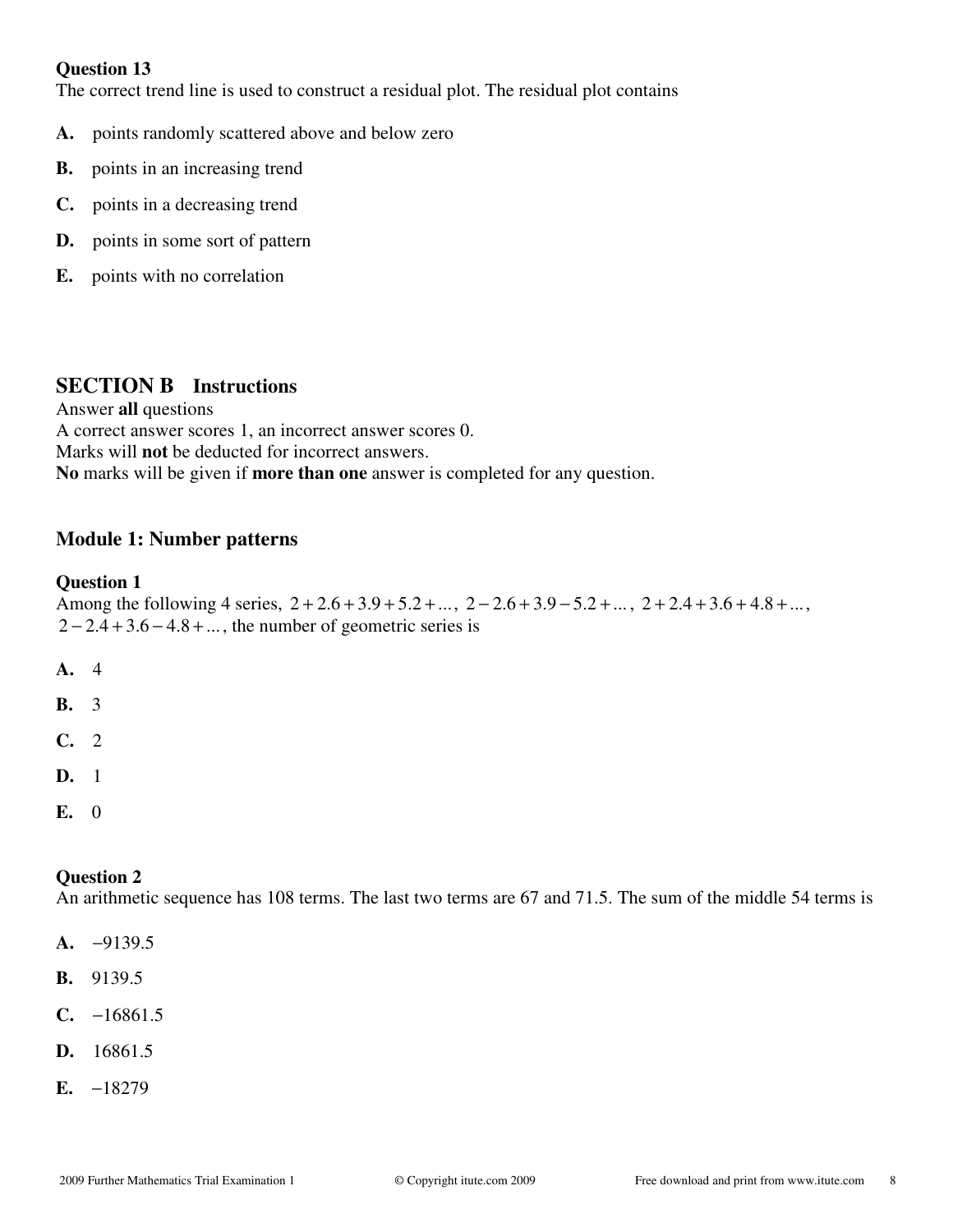|                         | $\frac{1}{2}$ , $\frac{1}{a}$ , $\frac{1}{4}$ ,  is an arithmetic sequence. The value of <i>a</i> is |
|-------------------------|------------------------------------------------------------------------------------------------------|
| A. 3                    |                                                                                                      |
| <b>B.</b> $\frac{5}{2}$ |                                                                                                      |
| <b>C.</b> $\frac{7}{2}$ |                                                                                                      |
| <b>D.</b> $\frac{8}{3}$ |                                                                                                      |
| <b>E.</b> $\frac{9}{4}$ |                                                                                                      |

# *The following information relates to Questions 4 and 5*

Ten-cent coins are used to form patterns.



#### **Question 4**

If  $t_n$  is the number of coins in the  $n^{\text{th}}$  pattern, then the number of coins in the  $(n + 1)^{\text{th}}$  pattern is

- **A.**  $t_n + 4n$
- **B.**  $t_n + 3n$
- **C.**  $t_n + 2(n+1)$
- **D.**  $t_n + 3(n+1)$
- **E.**  $t_n + 4(n+1)$

#### **Question 5**

The \$value of the tenth pattern is

- **A.** 14.50
- **B.** 15.30
- **C.** 18.10
- **D.** 22.10
- **E.** 22.50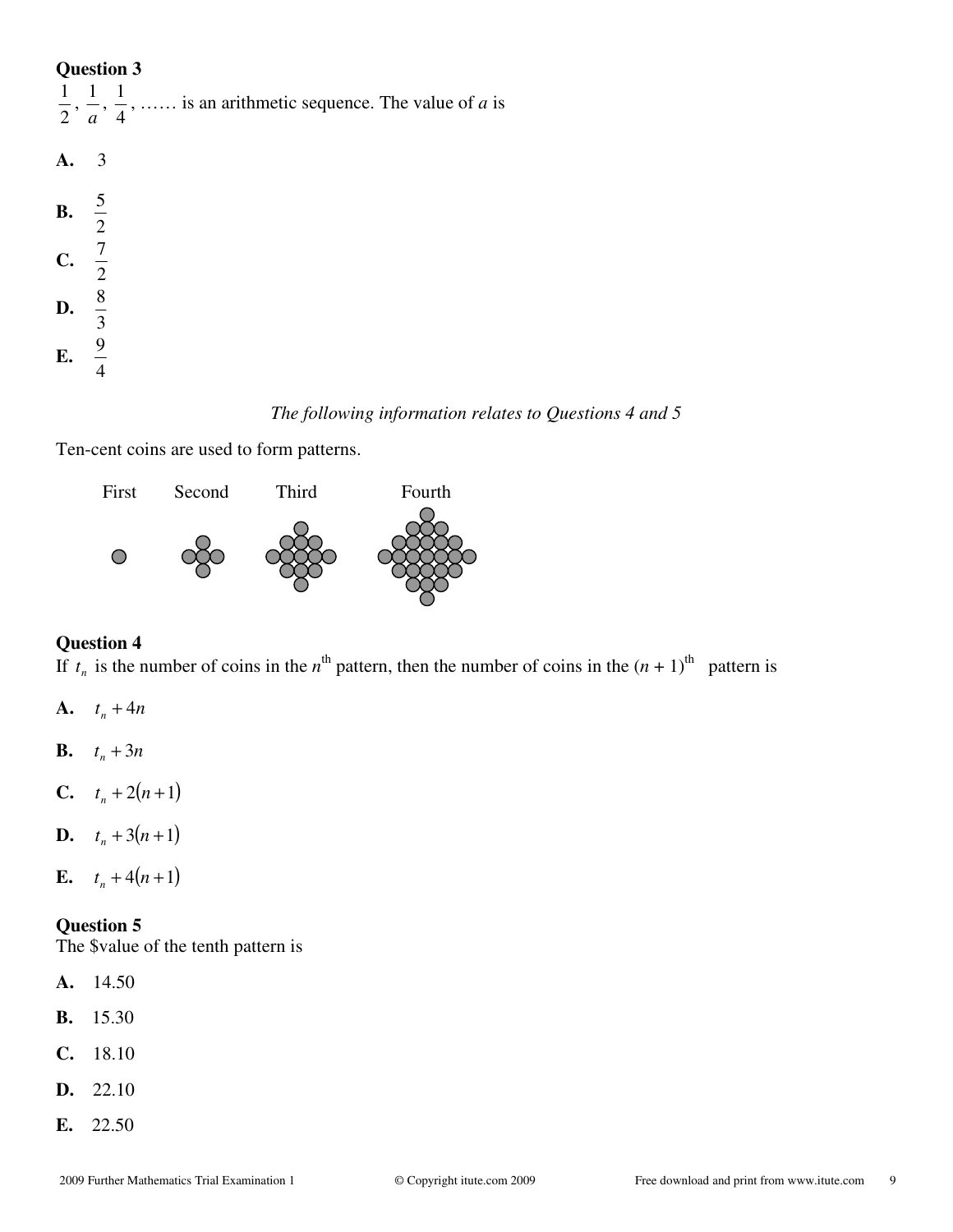The recurring decimal  $11001.10011001...$  is the value of *r a* − + 1  $10000 + \frac{u}{1}$  when

- **A.**  $a = 11$
- **B.**  $a = 100$
- **C.**  $a = 1001$
- **D.**  $a = 1100$
- **E.**  $a = 11001$

# **Question 7**

The first five terms of a geometric sequence is represented by the following graph.



The difference equation defining the sequence is

**A.** 
$$
t_{n+1} = 45 \left( -\frac{2}{3} \right)^n
$$
  
**B.**  $t_{n+1} = 45 \left( \frac{2}{3} \right)^n$ 

C. 
$$
t_{n+1} = \frac{2}{3}t_n
$$

- **D.**  $2t_{n+1} + 3t_n = 0$
- **E.**  $3t_{n+1} + 2t_n = 0$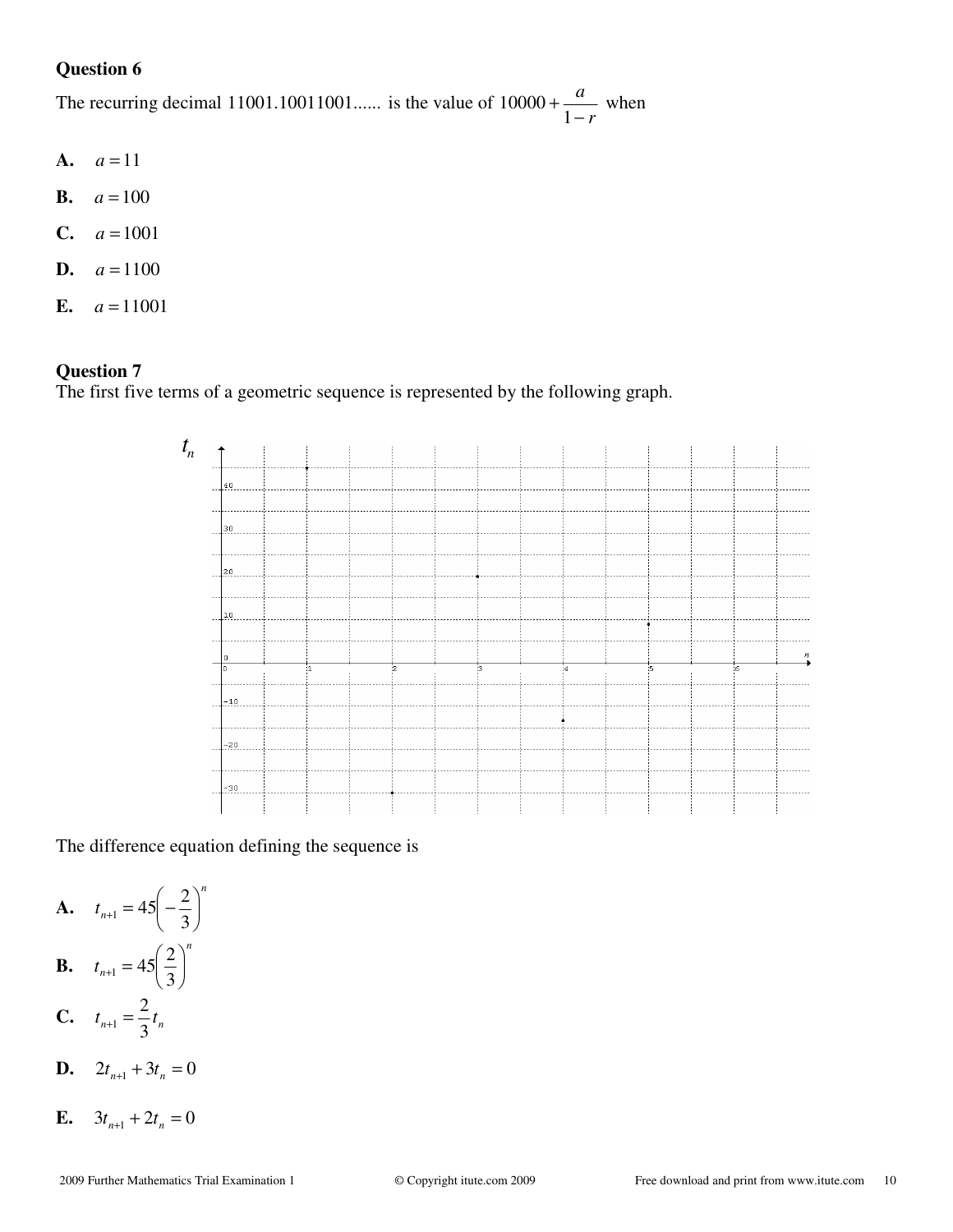The first three terms of a sequence defined by  $u_{n+1} = a + bu_n$  are 20, 10 and 25. The values of *a* and *b* are respectively

- **A.** 10 and 1.5
- **B.** 15 and −0.25
- **C.** 25 and −0.75
- **D.** 30 and −1
- **E.** 40 and  $-1.5$

#### **Question 9**

A superball falls to the ground and bounces off the ground. In each **bounce** the distance travelled is 5 cm less than the preceding **falling** distance. If the distance travelled in the third **bounce** is 98 cm, the **total** distance (cm) travelled from the moment the ball is dropped till the end of the  $18<sup>th</sup>$  bounce is

- **A.** 2358
- **B.** 2440
- **C.** 2448
- **D.** 2460
- **E.** 3458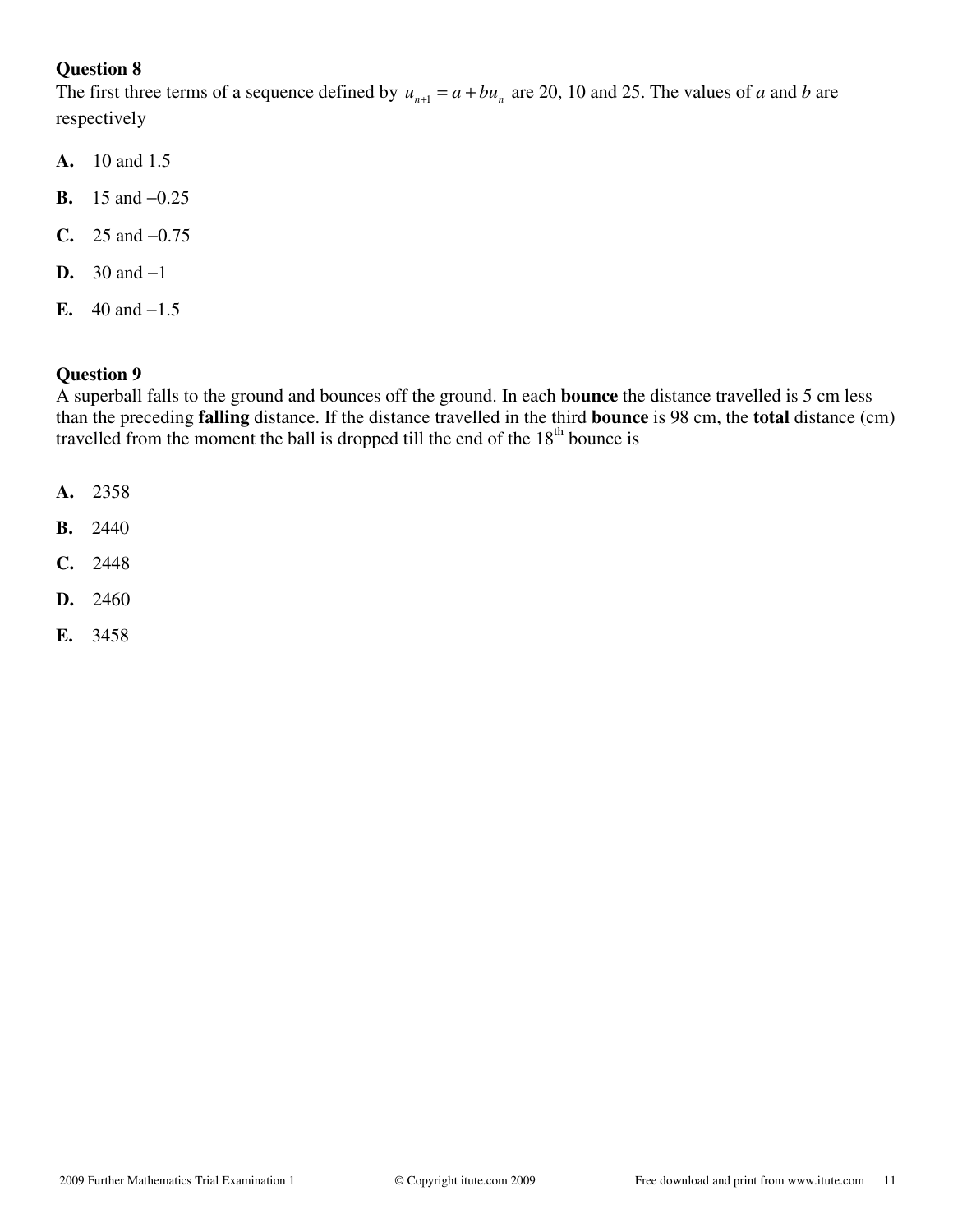# **Module 5: Networks and decision mathematics**





An adjacency matrix that could be used to represent the network above is

|    |                                                 | $A$ $B$ $C$ $D$                               |  |           |                                                 | $A$ $B$ $C$ $D$                               |  |  |                                                    |                                                 | $A$ $B$ $C$ $D$                               |  |  |
|----|-------------------------------------------------|-----------------------------------------------|--|-----------|-------------------------------------------------|-----------------------------------------------|--|--|----------------------------------------------------|-------------------------------------------------|-----------------------------------------------|--|--|
|    | $A \begin{bmatrix} 3 & 0 & 0 & 0 \end{bmatrix}$ |                                               |  |           | $A \begin{bmatrix} 0 & 3 & 3 & 3 \end{bmatrix}$ |                                               |  |  |                                                    | $A \begin{bmatrix} 1 & 1 & 1 & 0 \end{bmatrix}$ |                                               |  |  |
| A. | $B \begin{bmatrix} 0 & 3 & 0 & 0 \end{bmatrix}$ |                                               |  | <b>B.</b> | $B \begin{bmatrix} 3 & 0 & 3 & 3 \end{bmatrix}$ |                                               |  |  | C. $B \begin{bmatrix} 0 & 1 & 1 & 1 \end{bmatrix}$ |                                                 |                                               |  |  |
|    | $\mathcal{C}$                                   | $\begin{vmatrix} 0 & 0 & 3 & 0 \end{vmatrix}$ |  |           | $C \begin{bmatrix} 3 & 3 & 0 & 3 \end{bmatrix}$ |                                               |  |  |                                                    | $C$   1   0   1                                 |                                               |  |  |
|    | $D \begin{bmatrix} 0 & 0 & 0 & 3 \end{bmatrix}$ |                                               |  |           | $D$ 3 3 3 0                                     |                                               |  |  |                                                    | $\boldsymbol{D}$                                | $\begin{bmatrix} 1 & 1 & 0 & 1 \end{bmatrix}$ |  |  |
|    |                                                 |                                               |  |           |                                                 |                                               |  |  |                                                    |                                                 |                                               |  |  |
|    |                                                 | $A$ $B$ $C$ $D$                               |  |           |                                                 | $A$ $B$ $C$ $D$                               |  |  |                                                    |                                                 |                                               |  |  |
|    | $A \begin{bmatrix} 0 & 1 & 1 & 1 \end{bmatrix}$ |                                               |  |           | $A \begin{bmatrix} 0 & 1 & 2 & 3 \end{bmatrix}$ |                                               |  |  |                                                    |                                                 |                                               |  |  |
| D. | $B$   1 0 1 1                                   |                                               |  | E.        | $B \begin{bmatrix} 3 & 0 & 1 & 2 \end{bmatrix}$ |                                               |  |  |                                                    |                                                 |                                               |  |  |
|    | $\mathcal{C}_{\mathcal{C}}$                     | $\begin{pmatrix} 1 & 1 & 0 & 1 \end{pmatrix}$ |  |           | $\mathcal{C}$                                   | $\begin{vmatrix} 2 & 3 & 0 & 1 \end{vmatrix}$ |  |  |                                                    |                                                 |                                               |  |  |
|    | $D\begin{bmatrix}1&1&1&0\end{bmatrix}$          |                                               |  |           | $\boldsymbol{D}$                                | $\begin{vmatrix} 1 & 2 & 3 & 0 \end{vmatrix}$ |  |  |                                                    |                                                 |                                               |  |  |

# **Question 2**

Which one of the following graphs is **NOT** a planar graph?

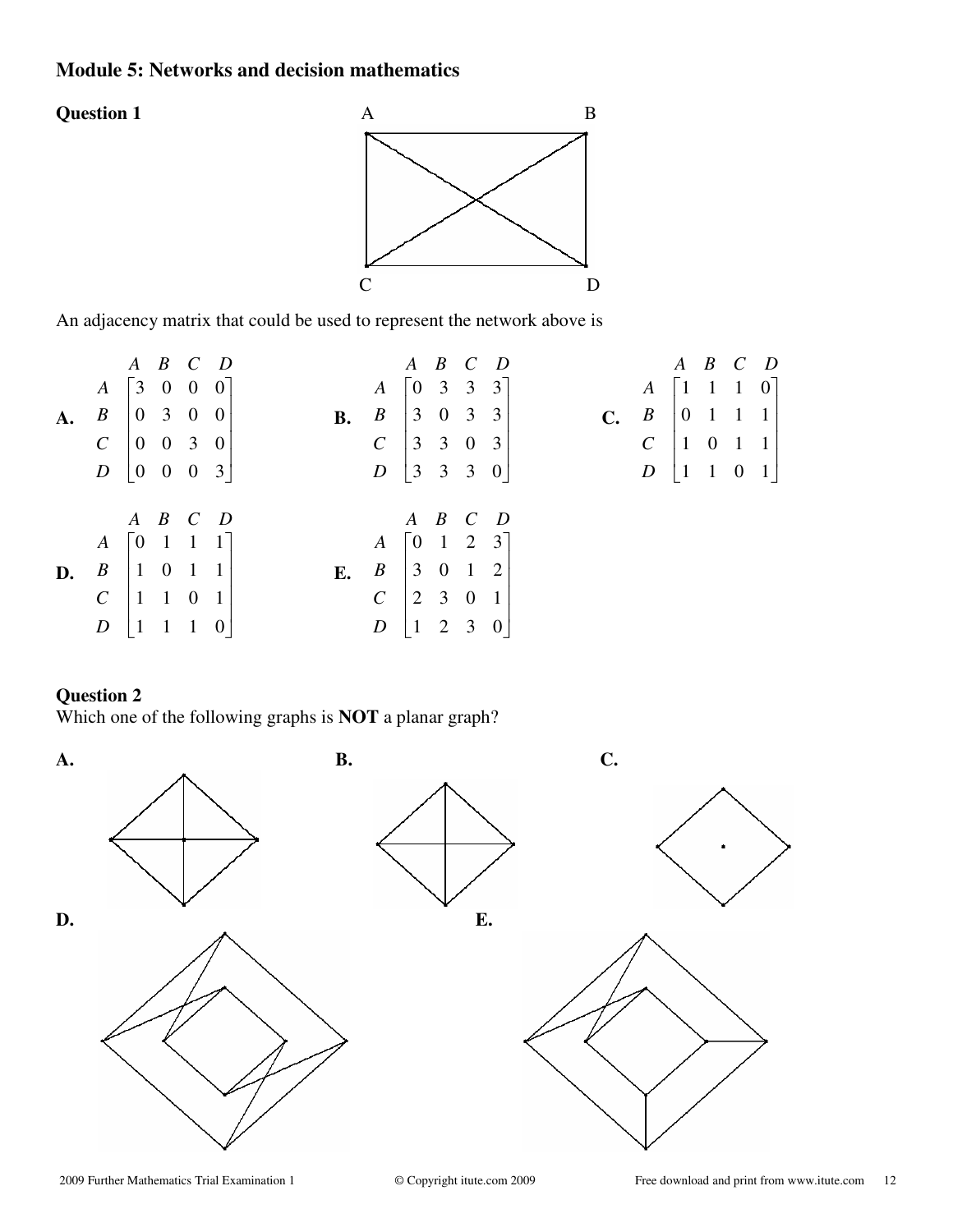A connected planar graph has **even** number of faces. This graph could **NOT** have

- **A.** 13 edges and 7 vertices
- **B.** 11 vertices and 17 edges
- **C.** 12 edges and 6 vertices
- **D.** 3 vertices and 8 edges
- **E.** 7 edges and a vertex

# **Question 4**

Which one of the following graphs is a bipartite graph?



#### **Question 5**

Which one of the following graphs has an Euler path AND a Hamiltonian path?

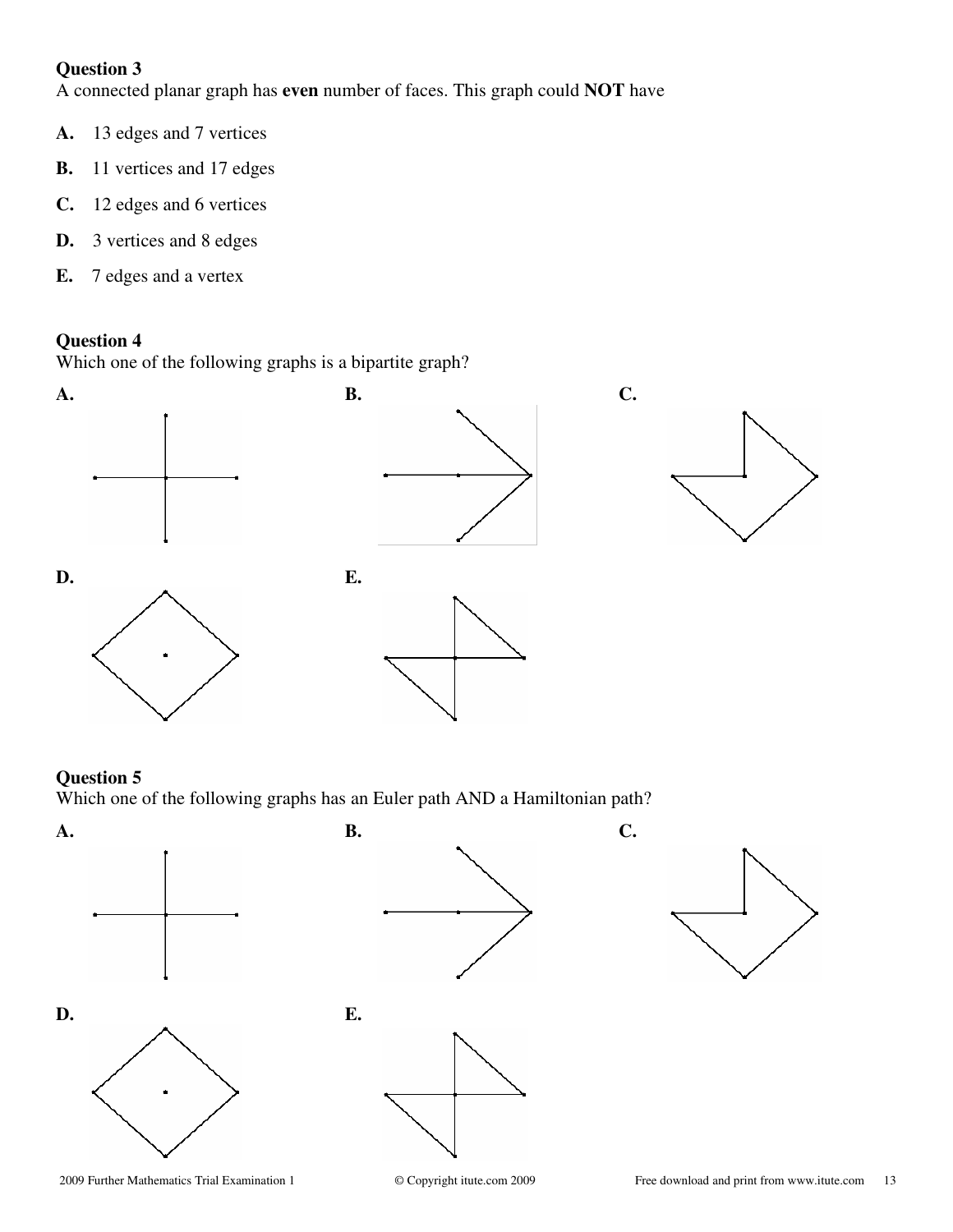

A spanning tree of the above graph must have

- **A.** exactly 8 edges
- **B.** at least 8 edges
- **C.** exactly 7 edges
- **D.** at least 7 edges
- **E.** at least 6 edges

#### **Question 7**

A network of roads from Town P to Town Q is shown below. The numbers on the edges indicate the capacity of flow of traffic along each section of road.



The capacity of flow of traffic is 70 in section RQ. **If the flow from P to Q is maximum**, the **difference** between the maximum and minimum flows of traffic in section RQ is

- **A.** 5
- **B.** 10
- **C.** 15
- **D.** 20
- **E.** 25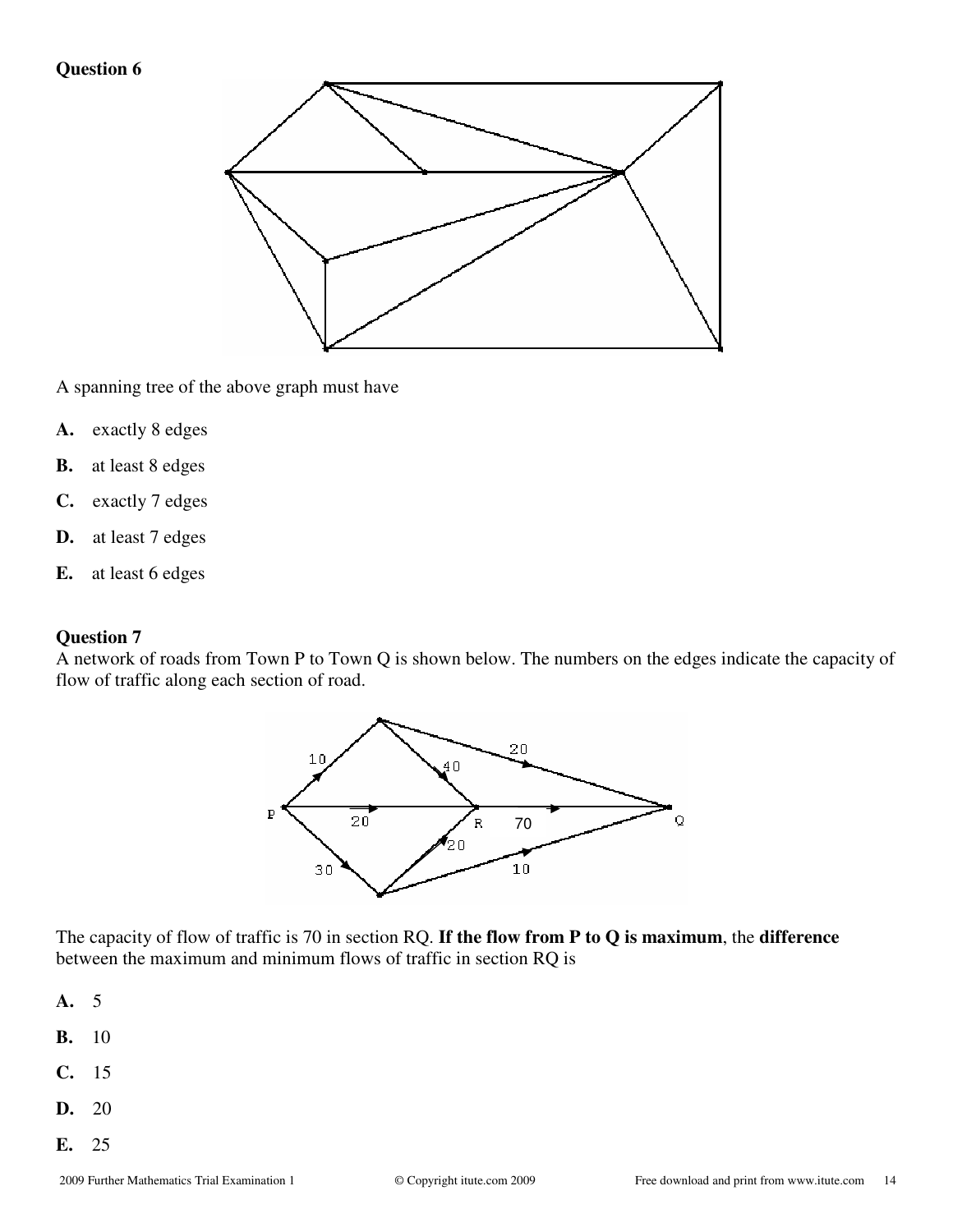The digraph indicates the activities *A* to *H*, which are required to complete a project. The completion time (in hours) for each activity is shown next to each one.



The shortest time required to complete the project is

- **A.** 1
- **B.** 6
- **C.** 7
- **D.** 8
- **E.** 9

#### **Question 9**

There are five players, A, B, C, D and E, in a chess competition. Each player played each other player once. The results are summarised in the graph below together with one of the corresponding dominance matrices with two missing entries. An arrow from B to C indicates that B defeated C.



The **sum** of the two missing entries is

- **A.** 0
- **B.** 1
- **C.** 2
- **D.** 3
- **E.** 4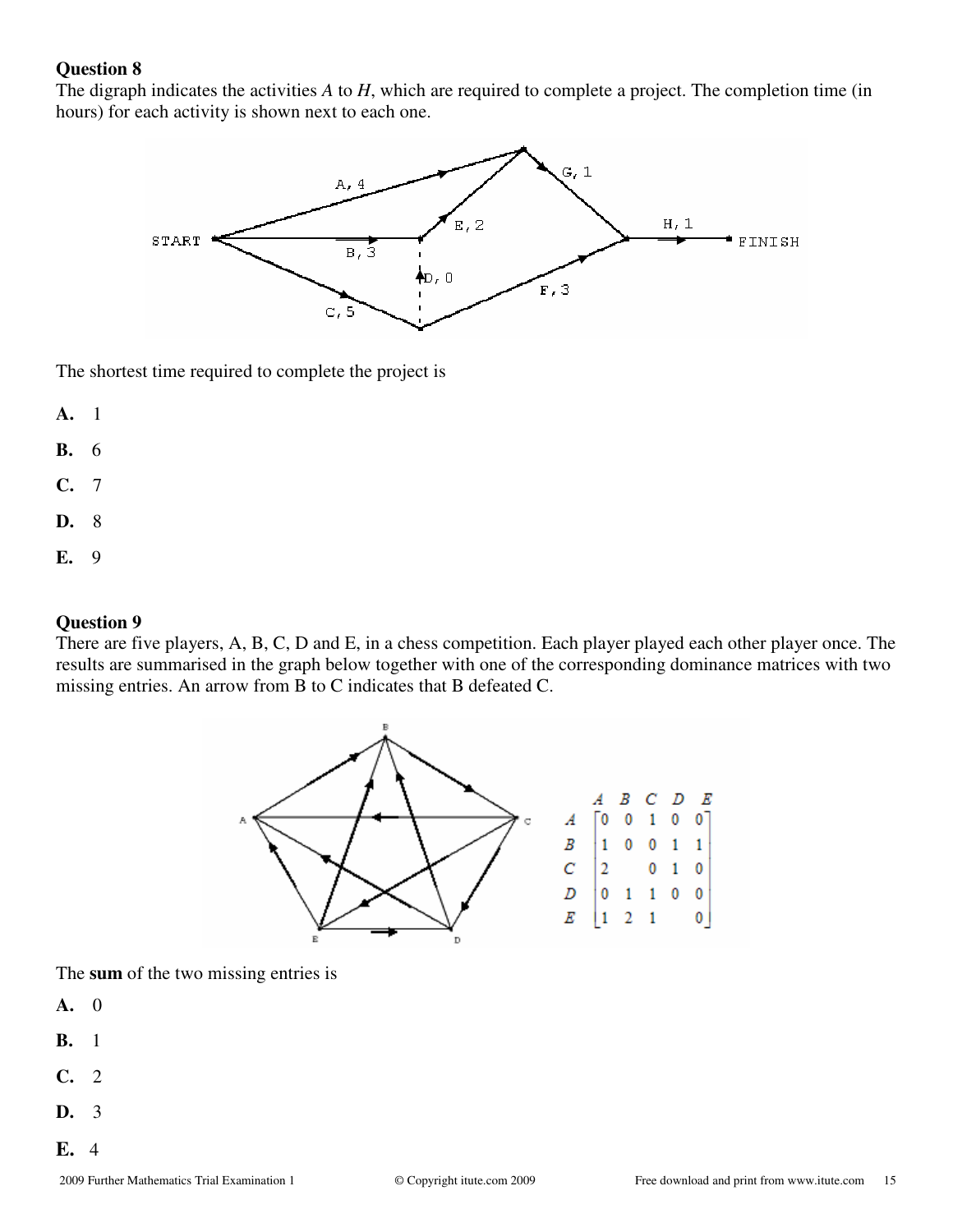# **Module 6: Matrices**

#### **Question 1**

$$
\begin{bmatrix} 3 & 2 & 1 \\ 1 & 0 & 4 \end{bmatrix} - X \begin{bmatrix} 0 & 1 & 0 \\ 2 & 0 & 1 \\ 1 & 1 & 1 \\ 0 & 1 & 2 \end{bmatrix}
$$
 is defined if the order of matrix X is

- $A. \quad 2 \times 2$
- **B.**  $2 \times 3$
- $C. 2 \times 4$
- D.  $3 \times 3$
- **E.**  $3 \times 4$

# **Question 2**

For  $\begin{vmatrix} 1 & 1 \\ 1 & 1 \end{vmatrix}$   $\begin{vmatrix} 1 & 1 \\ 1 & 1 \end{vmatrix}$  =  $\begin{vmatrix} 1 & 1 \\ 0 & 1 \end{vmatrix}$  $\rfloor$ 1  $\mathbf{r}$ L  $\lceil$  $\vert$  $\overline{\phantom{a}}$ ⅂  $\mathbf{r}$ L −  $\overline{\phantom{a}}$  $\rfloor$ ⅂  $\mathbf{r}$ L  $\lceil$ 0 1 1 0 1 2 1 1 2  $\frac{1}{2}$  1 | 1 *b a* **A.** 2  $a = \frac{1}{2}$  and 2  $b = \frac{1}{2}$ **B.** 2  $a = -\frac{1}{2}$  and 2  $b = \frac{1}{2}$ **C.** 2  $a = \frac{1}{2}$  and 2  $b = -\frac{1}{2}$ **D.** 2  $a = -\frac{1}{2}$  and 2  $b = -\frac{1}{2}$ 

**E.** real values *a* and *b* do not exist.

# **Question 3**

Matrix *X* in the equation  $\begin{vmatrix} 0 & 1 \ 0 & 1 \end{vmatrix} = X \begin{vmatrix} 0 & 1 \ 0 & 1 \end{vmatrix}$ 」 1  $\mathbf{r}$ L  $\begin{bmatrix} -1 & - \end{bmatrix}$  $\Big| =$ 」 1  $\mathsf{L}$ L Γ − − − 3 1  $1 - 2$ 2 1  $6 - 2$  $X\begin{bmatrix} 1 \\ 2 \end{bmatrix}$  is  $A. \begin{bmatrix} 1 & 1 \\ 0 & 0 \end{bmatrix}$  $\rfloor$ 1 L L Γ  $-0.6$   $-0.2$  $0.2 \qquad 0.4$ **B.**  $\begin{bmatrix} 1 & 1 \\ 1 & 1 \end{bmatrix}$  $\rfloor$ ⅂  $\mathbf{r}$ L  $\begin{bmatrix} -\frac{1}{7} & - \end{bmatrix}$  $\frac{3}{7}$   $\frac{1}{7}$  $rac{1}{7}$   $-\frac{2}{7}$  $C. \begin{bmatrix} 1 & 1 \\ 1 & 1 \end{bmatrix}$ ן  $\mathsf{L}$ Γ −  $0 -2$ 

 $\rfloor$ L  $-1$  –  $1 - 1$  $\mathbf{D.} \begin{bmatrix} 5 & 7 \\ 5 & 5 \end{bmatrix}$  $\rfloor$ 1  $\mathsf{L}$ L Γ  $rac{5}{7}$   $rac{5}{7}$  $0 \frac{10}{7}$ 

**E.** not defined.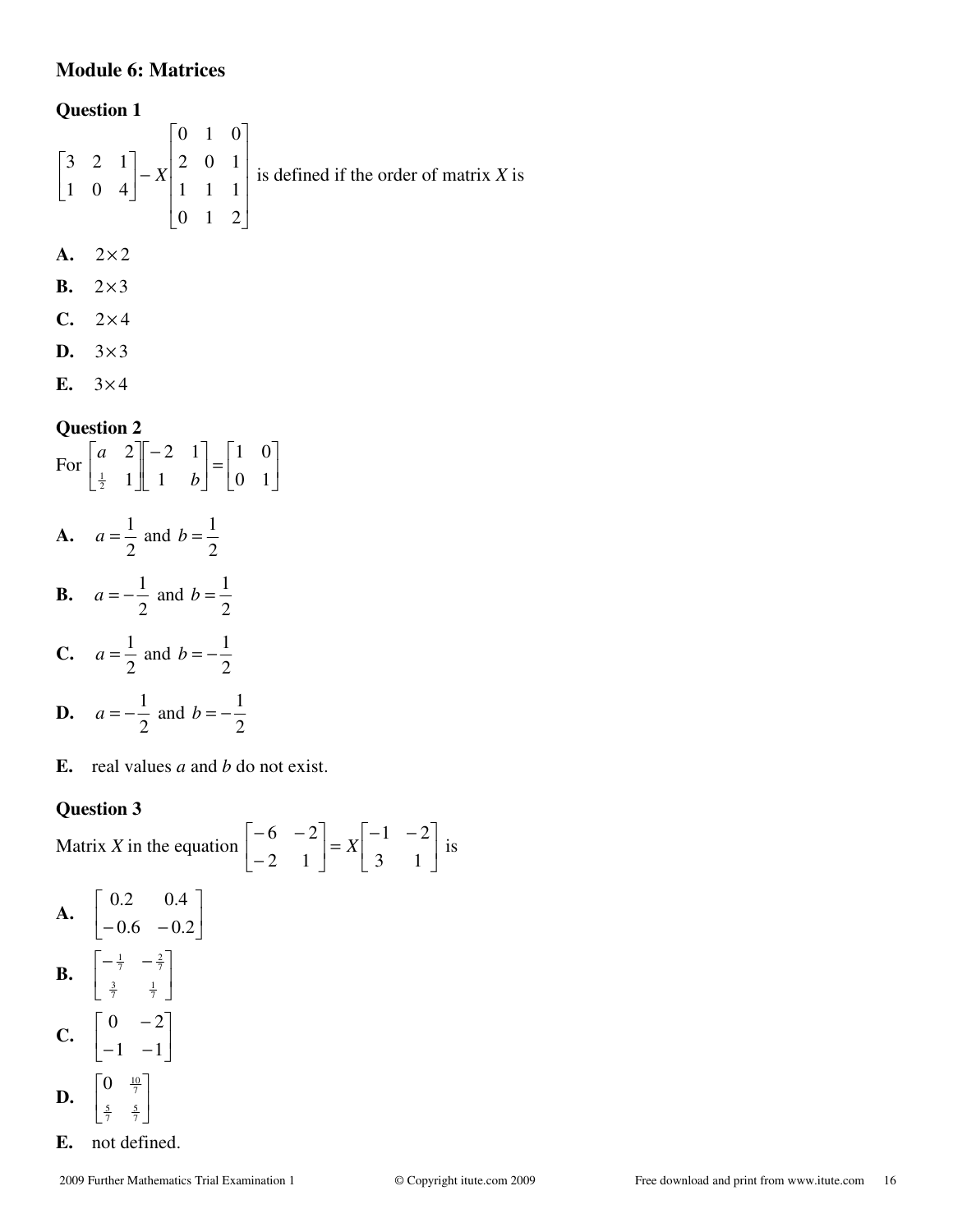A store sells dining suites, lounge suites and bedroom suites. The profit is \$950 for a dining suite sold, \$1200 for a lounge suite sold, and \$1000 for a bedroom suite sold. The sales figures for the four quarters in 2008 are shown in the table.

|                       | <b>First quarter</b> | <b>Second quarter</b> | Third quarter | <b>Fourth quarter</b> |
|-----------------------|----------------------|-----------------------|---------------|-----------------------|
| Dining suites         |                      |                       |               |                       |
| <b>Lounge suites</b>  |                      |                       |               |                       |
| <b>Bedroom suites</b> |                      |                       |               |                       |

The total profit in selling dining suites, lounge suites and bedroom suites in 2008 is given by the matrix product

**A.**  $\begin{bmatrix} 16 & 22 & 12 & 21 \end{bmatrix}$   $\begin{bmatrix} 1000 \end{bmatrix}$  $\overline{\phantom{a}}$  $\overline{\phantom{a}}$  $\begin{bmatrix} 15 & 20 & 18 & 23 \end{bmatrix}$  950  $\mathbf{r}$ L  $\overline{\phantom{a}}$  $\overline{\phantom{a}}$  $\mathbf{r}$  $9 \t13 \t7 \t19 \t1200$ **B.**  $\left\lfloor 1000 \right\rfloor$  16 22 12 21  $\overline{\phantom{a}}$  $\overline{\phantom{a}}$  $23$  $\mathbf{r}$ L 15 20 18 23 950  $\overline{\phantom{a}}$  $\overline{\phantom{a}}$  $\mathbf{r}$  $|_{1200}$ Г 13 7 **C.**  $[950 \t1200 \t1000]$  $\begin{bmatrix} 16 & 22 & 12 & 21 \end{bmatrix}$  $\overline{\phantom{a}}$  $\overline{\phantom{a}}$ 23  $[950 \t1200 \t1000]$  9 13 7 19  $\begin{bmatrix} 15 & 20 & 18 & 23 \end{bmatrix}$ **D.**  $[950 \t1200 \t1000] 48$  $\lfloor 71 \rfloor$  $\overline{\phantom{a}}$  $\lceil 76 \rceil$  $\mathbf{r}$  $950 \quad 1200 \quad 1000$  48 **E.**  $\begin{bmatrix} 1200 \\ 40 & 55 & 37 & 63 \end{bmatrix}$  $\lfloor 1000 \rfloor$ 950  $\overline{\phantom{a}}$ 1  $\mathbf{r}$  $\mathbf{r}$  $\lceil$ 

#### **Question 5**

|  |                                                                                                                                                                                                                                                                                                                                 | $\begin{bmatrix} -0.2 & 0.3 & 0.9 \end{bmatrix}$ $\begin{bmatrix} 0.1 & 0.2 & 0.7 \end{bmatrix}$ $\begin{bmatrix} 0.4 & 0.6 \end{bmatrix}$ |  |  |  |  |  |
|--|---------------------------------------------------------------------------------------------------------------------------------------------------------------------------------------------------------------------------------------------------------------------------------------------------------------------------------|--------------------------------------------------------------------------------------------------------------------------------------------|--|--|--|--|--|
|  | $P = \begin{bmatrix} 0.8 & 0.1 & 0.1 \\ 0.2 & 0.9 & 0.9 \end{bmatrix}, Q = \begin{bmatrix} 0.2 & 0.5 & 0.5 \\ 0.7 & 0.2 & 0.1 \\ 0.5 & 0.5 & 0.1 \end{bmatrix}, R = \begin{bmatrix} 0.1 & 0.2 & 0.5 \\ 0.2 & 0.3 & 0.5 \\ 0.8 & 0.1 & 0.1 \end{bmatrix}, S = \begin{bmatrix} 0.4 & 0.0 \\ 0.3 & 0.2 \\ 0.2 & 0.2 \end{bmatrix}$ |                                                                                                                                            |  |  |  |  |  |
|  |                                                                                                                                                                                                                                                                                                                                 | $\begin{vmatrix} 0.5 & 0.5 & 0 \end{vmatrix}$ $\begin{vmatrix} 0.8 & 0.1 & 0.1 \end{vmatrix}$ $\begin{vmatrix} 0.3 & 0.2 \end{vmatrix}$    |  |  |  |  |  |
|  |                                                                                                                                                                                                                                                                                                                                 |                                                                                                                                            |  |  |  |  |  |

Which one of the above matrices could not be a transition matrix?

- **A.** *P* only
- **B.** *Q* only
- **C.** *Q* and *R* only
- **D.** *P*, *R* and *S* only
- **E.** All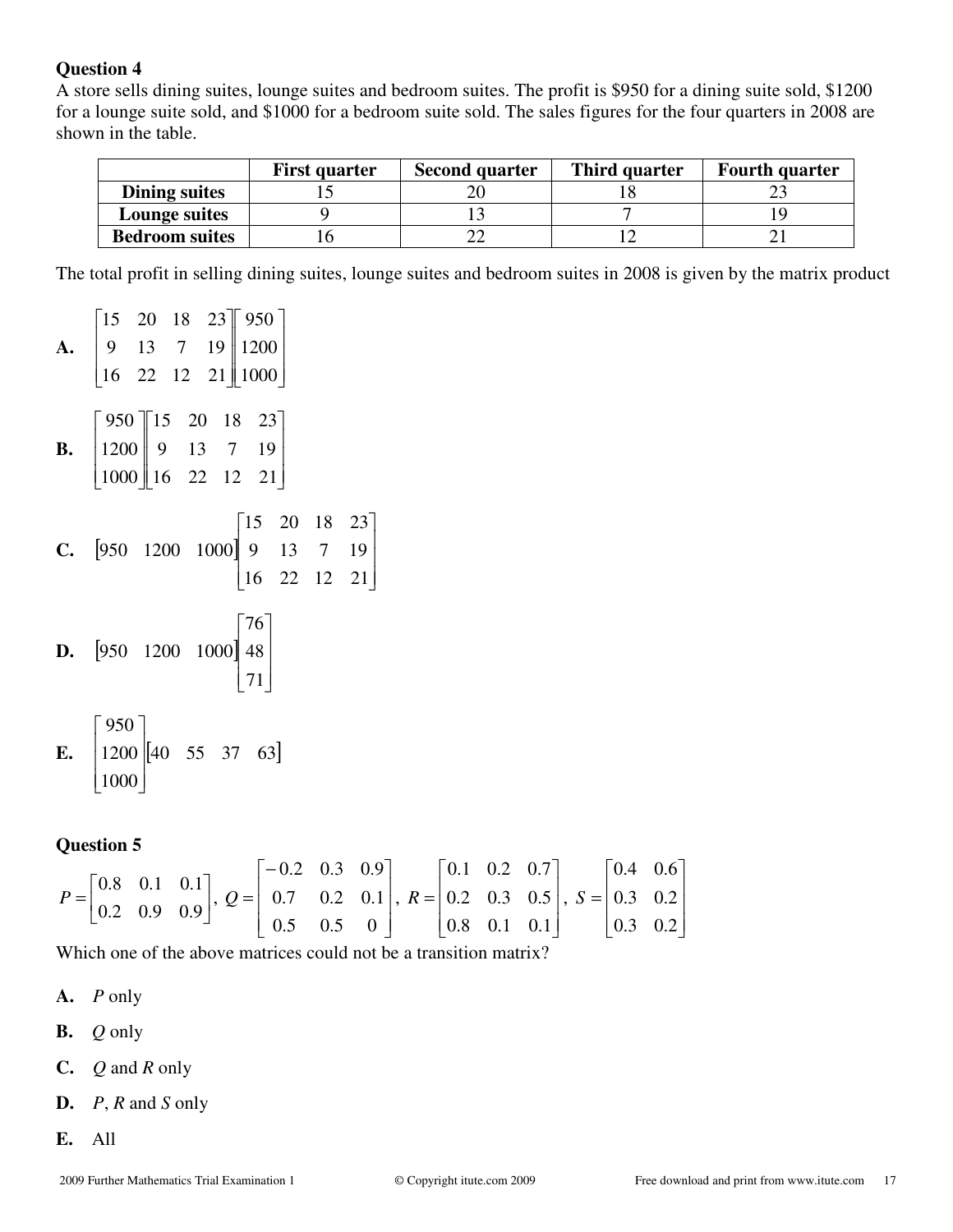The following set of simultaneous equations can be expressed in matrix form using vector  $\begin{bmatrix} a & b & c \end{bmatrix}$ .

$$
b-a+c=2
$$
  
2c+a-3b=1  

$$
2a-5b+3=0
$$

**Question 6**  The matrix equation is

**A.** 
$$
\begin{bmatrix} -1 & 1 & 2 \ 1 & -3 & -5 \ 1 & 2 & 0 \end{bmatrix} [a \quad b \quad c] = [2 \quad 1 \quad -3]
$$
  
\n**B.** 
$$
\begin{bmatrix} -1 & 1 & 1 \ 1 & -3 & 2 \ 2 & -5 & 0 \end{bmatrix} \begin{bmatrix} a \ b \ c \end{bmatrix} = \begin{bmatrix} 2 \ 1 \ -3 \end{bmatrix}
$$
  
\n**C.** 
$$
\begin{bmatrix} a & b & c \ 1 & -3 & 2 \ 2 & -5 & 0 \end{bmatrix} = [2 \quad 1 \quad -3]
$$
  
\n**D.** 
$$
\begin{bmatrix} a & b & c \ 1 & 0 & 2 \end{bmatrix} \begin{bmatrix} -1 & 2 & 1 \ 1 & -5 & -3 \ 1 & 0 & 2 \end{bmatrix} = [2 \quad -3 \quad 1]
$$
  
\n**E.** 
$$
\begin{bmatrix} -1 & 2 & 1 \ 1 & -5 & -3 \ 1 & 0 & 2 \end{bmatrix} [a \quad b \quad c] = [2 \quad -3 \quad 1]
$$

# **Question 7**

Vector  $\begin{bmatrix} a & b & c \end{bmatrix}$  is

- **A.**  $\begin{bmatrix} 0 & 0.6 & 1.4 \end{bmatrix}$ **B.**  $[0.6 \ 0 \ 1.4]$
- **C.**  $[-1 \ 1.6 \ 1.4]$
- **D.**  $\begin{bmatrix} 1.6 & -1 & 1.4 \end{bmatrix}$
- **E.**  $[-6.5 \ -2 \ 0]$